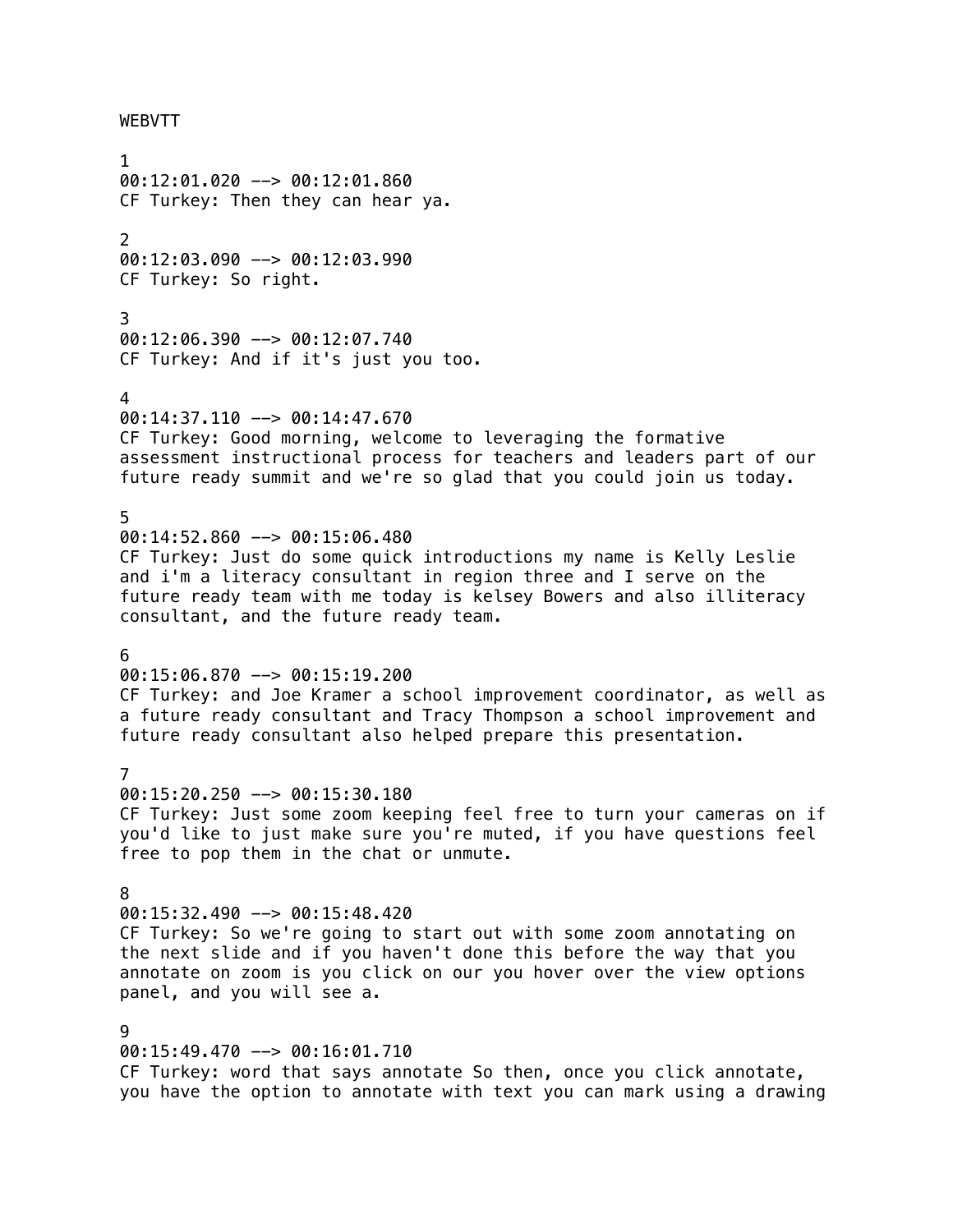or you can annotate with a stamp so on this next slide. 10 00:16:03.570 --> 00:16:11.370 CF Turkey: We have a list here of different indicators that happen when we don't have a system. 11  $00:16:11.700$  -->  $00:16:25.800$ CF Turkey: That would support accelerating learning, and so we want you to take a moment to take a look at this list and think about are any of these practices in place in your system right now and either annotate using a text. 12 00:16:26.130 --> 00:16:35.280 CF Turkey: stamp or a drawing maybe one or two things that might be happening in your school or district right now it's going to be a couple seconds to do that. 13  $00:17:12.750$  -->  $00:17:34.650$ CF Turkey: Okay, so activity driven instruction we've got some misaligned strategies unhelpful assessment data, sometimes I hear we're assessment rich information poor okay Thank you so we're gonna take a snip of that and we'll come back to this at the end, during our problems of practice portion. 14  $00:17:41.430$  -->  $00:17:52.860$ CF Turkey: So just to set us up for today in formative assessment instructional process form our learning goals slash intentions and success criteria, so our learning goals slash intention, or this session is. 15  $00:17:53.280$  -->  $00:17:57.390$ CF Turkey: I understand how the formative assessment instructional process will accelerate learning. 16  $00:17:57.660$  -->  $00:18:04.590$ CF Turkey: And you'll know you're successful by the end of this session, if you can identify the critical practices of the formative assessment instructional process. 17 00:18:04.920 --> 00:18:17.310 CF Turkey: You can identify how these practices serve to accelerate student learning and you can identify problems of practice that are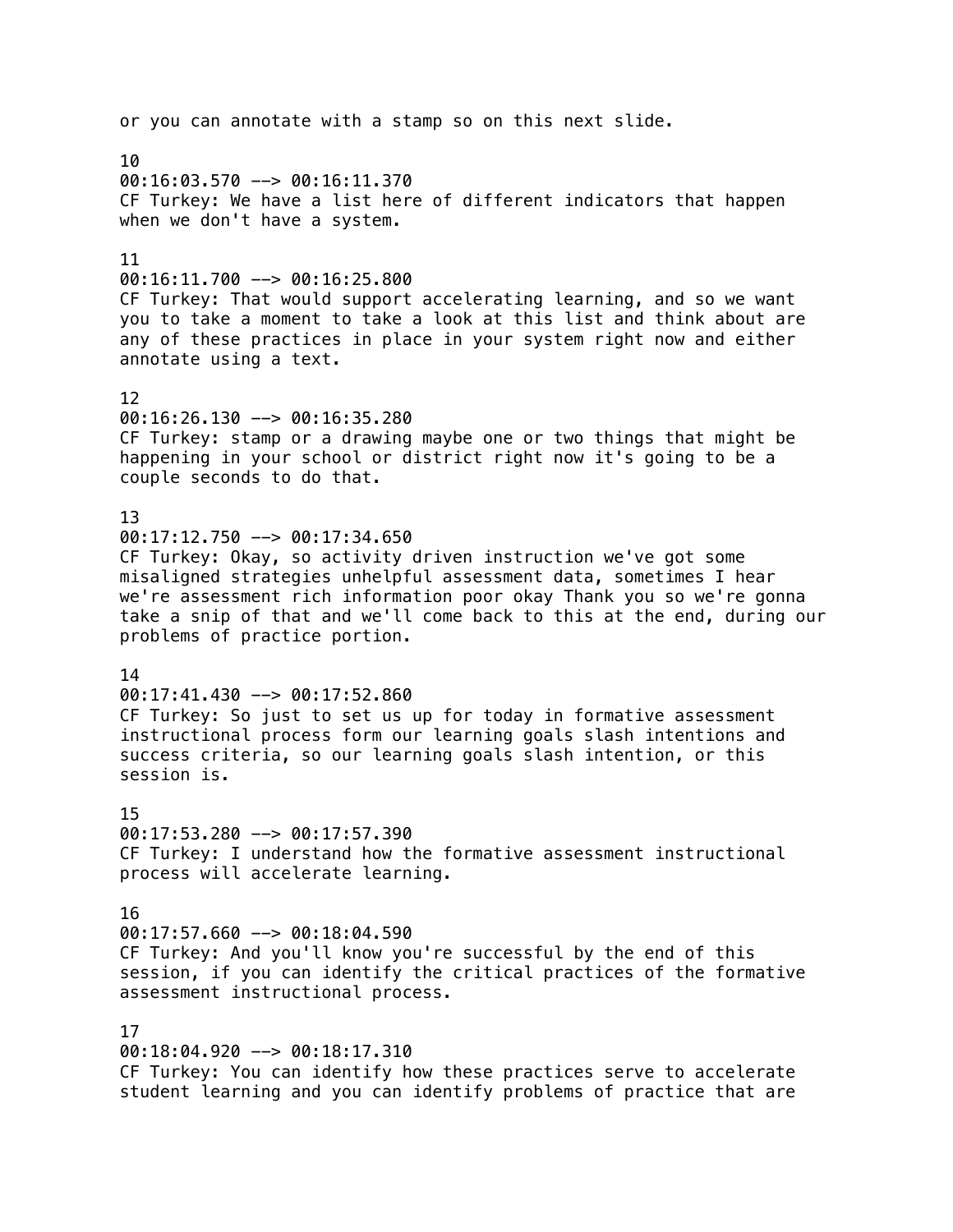present in our system and possible entry points as related to the formative assessment instructional process practices. 18  $00:18:19.470$  -->  $00:18:23.460$ CF Turkey: So just so we all have a common understanding what is formative assessment. 19 00:18:24.000 --> 00:18:38.400 CF Turkey: formative assessment is a plan on going processed used by all students and teachers during learning and teaching to elicit and use evidence of student learning to master grade level standards and support students to become more self directed learners. 20 00:18:38.970 --> 00:18:43.080 CF Turkey: And that's the definition that we're going to use to grow in this work. 21  $00:18:44.100$  -->  $00:18:52.170$ CF Turkey: So when we think of the formative assessment instructional process, there are several high impact strategies that are really embedded within this process. 22 00:18:52.380 --> 00:19:01.560 CF Turkey: So just take a moment and read this slide to see these strategies that helps you will dig into here in a moment that are truly high impact and can really accelerate learning. 23 00:19:16.470 --> 00:19:20.310 CF Turkey: So now i'm going to turn it over to kelsey and she's really going to dig into these strategies.  $24$ 00:19:22.260 --> 00:19:32.520 CF Turkey: So we like graphics and this one does a really good job of showing us that process in action, and this slide i'd like to just draw your attention to the light Gray. 25 00:19:33.030 --> 00:19:44.130 CF Turkey: sort of outer perimeter of this image so in order for this process to really take hold it has to be positioned within a collaborative and respectful environment.

26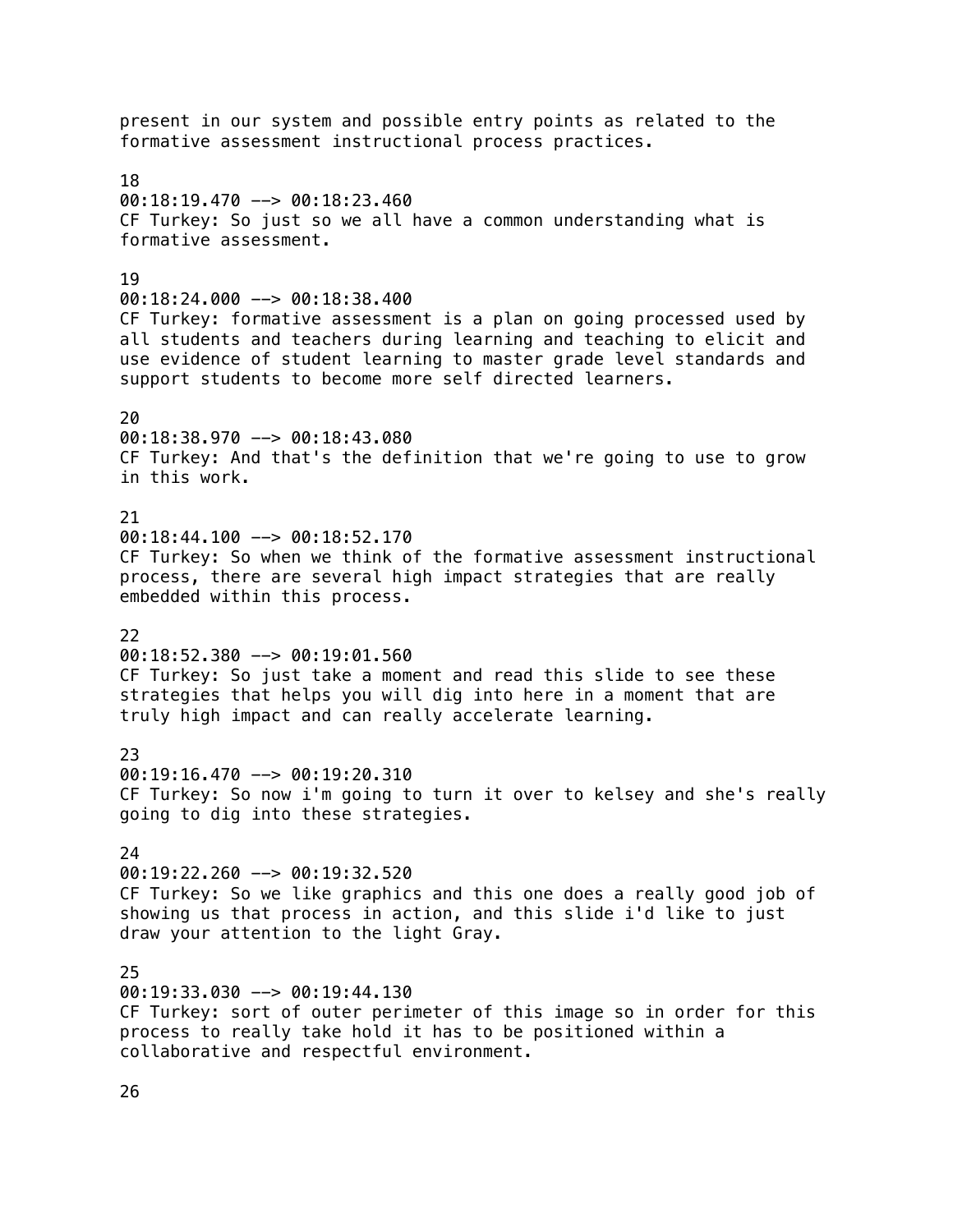00:19:44.520 --> 00:19:55.950 CF Turkey: Just as katie talked about in our opening keynote students have to be engaged, they need to feel motivated, they need to have that that agency to kind of take on their own adventure through learning. 27 00:19:56.130 --> 00:20:00.690 CF Turkey: And that has to happen in an environment where we have strong relationships. 28 00:20:01.170 --> 00:20:16.710 CF Turkey: With our students and student to student work students are really collaborating and we have trust so really we can't underscore that importance anymore, of having a collaborative and respectful environment if this is really going to have an impact. 29 00:20:18.420 --> 00:20:25.740 CF Turkey: So this process really begins and ends with our standards so you'll see that at the top of this process, we need. 30  $00:20:26.340$  -->  $00:20:35.460$ CF Turkey: As teachers to first understand what are the skills and concepts and the context in which we will direct all of our learning. 31 00:20:36.210 --> 00:20:44.490 CF Turkey: From there, we will derive learning intentions are learning goals and these really answer the question of what am I learning. 32 00:20:44.880 --> 00:20:55.200 CF Turkey: And why more importantly Why am I learning it so we really have to tap into relevance and we do that by thinking not only does, how does this standard have utility value in learning. 33 00:20:55.590 --> 00:21:04.680 CF Turkey: But how can it be personally meaningful to our lives, beyond the four walls of school so that's what a learning attention or learning goal really does communicate. 34 00:21:05.790 --> 00:21:19.230 CF Turkey: From there, we want to outline some really clear success

criteria or learning targets and for a learner and for a teacher it lets us know how will, I know i've learned it so alerting attention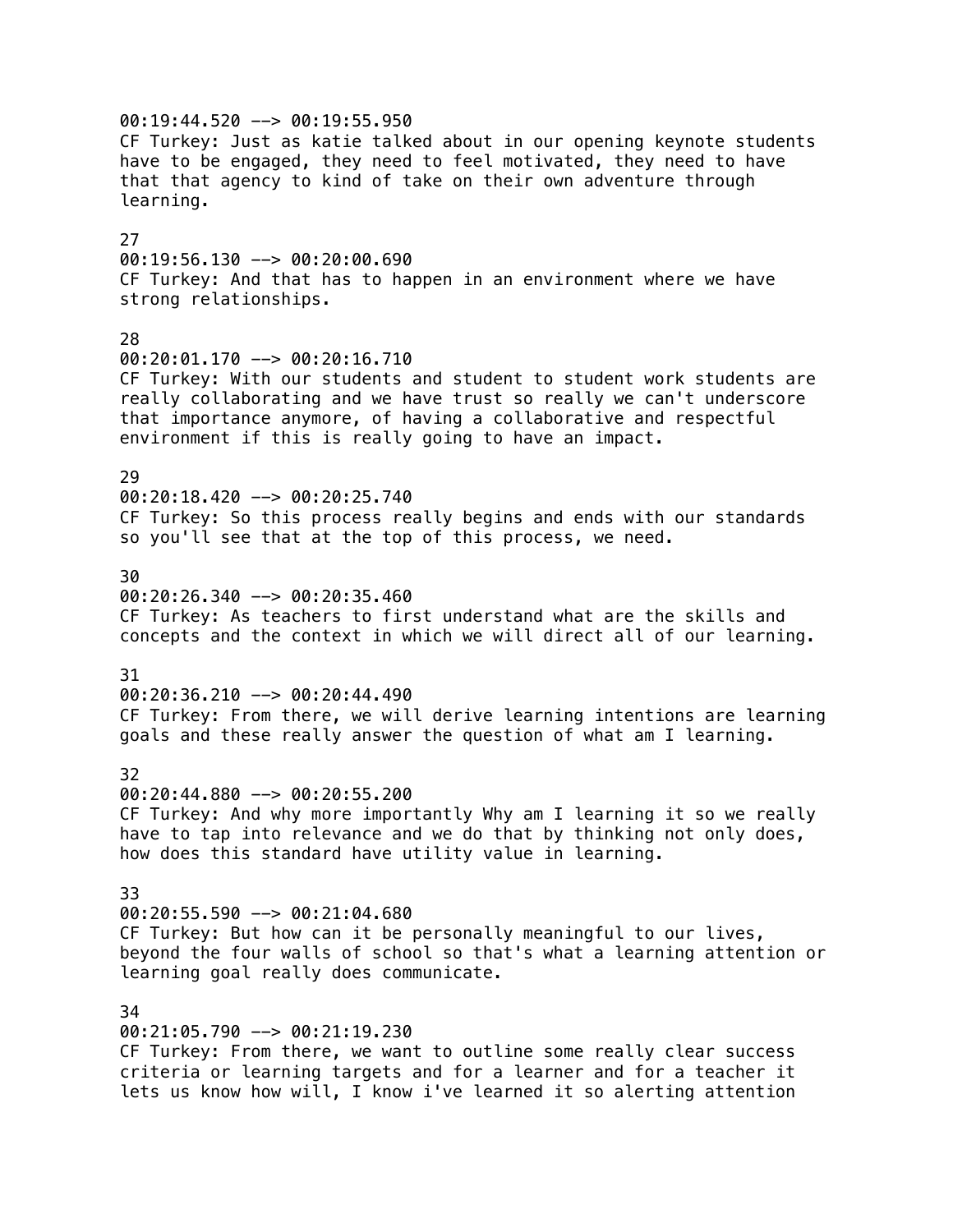says what am I learning. 35 00:21:19.560 --> 00:21:25.590 CF Turkey: The success criteria answer the, how will, I know that i've got that i've arrived or that i've got there. 36  $00:21:27.420$  -->  $00:21:36.150$ CF Turkey: So from there, we use our success criteria to answer will, how will, I know that they've learned it how students know that they've learned it and how will we. 37 00:21:36.600 --> 00:21:47.340 CF Turkey: know where those gaps are to accelerate learning so we really have to think about what will we accept as evidence of learning what are the types of activities or tasks that we can engage students in. 38 00:21:47.880 --> 00:21:56.400 CF Turkey: Those high leverage practices so really, what are the different ways that we are going to elicit evidence that they have learned it they've arrived. 39  $00:21:57.870$  -->  $00:22:06.120$ CF Turkey: And finally, you see in this graphic a feedback loop, this is information to students about their progress toward the learning goal. 40 00:22:06.420 --> 00:22:17.760 CF Turkey: Or the learning attention and the success criteria, but more importantly it's information to me or to the teacher about my impact on student learning and feedback can happen. 41 00:22:18.180 --> 00:22:27.870 CF Turkey: We have self feedback, as this graphic shows we have peer feedback and teacher feedback and that provides us the necessary necessary information to know. 42 00:22:28.680 --> 00:22:44.610 CF Turkey: How do we close the gap between where the learner is presently and where the learner is going in all of this happens is, you can see in the blue circle through the empty SS tier so all of these steps are an integral part of our three tiered empty SS system.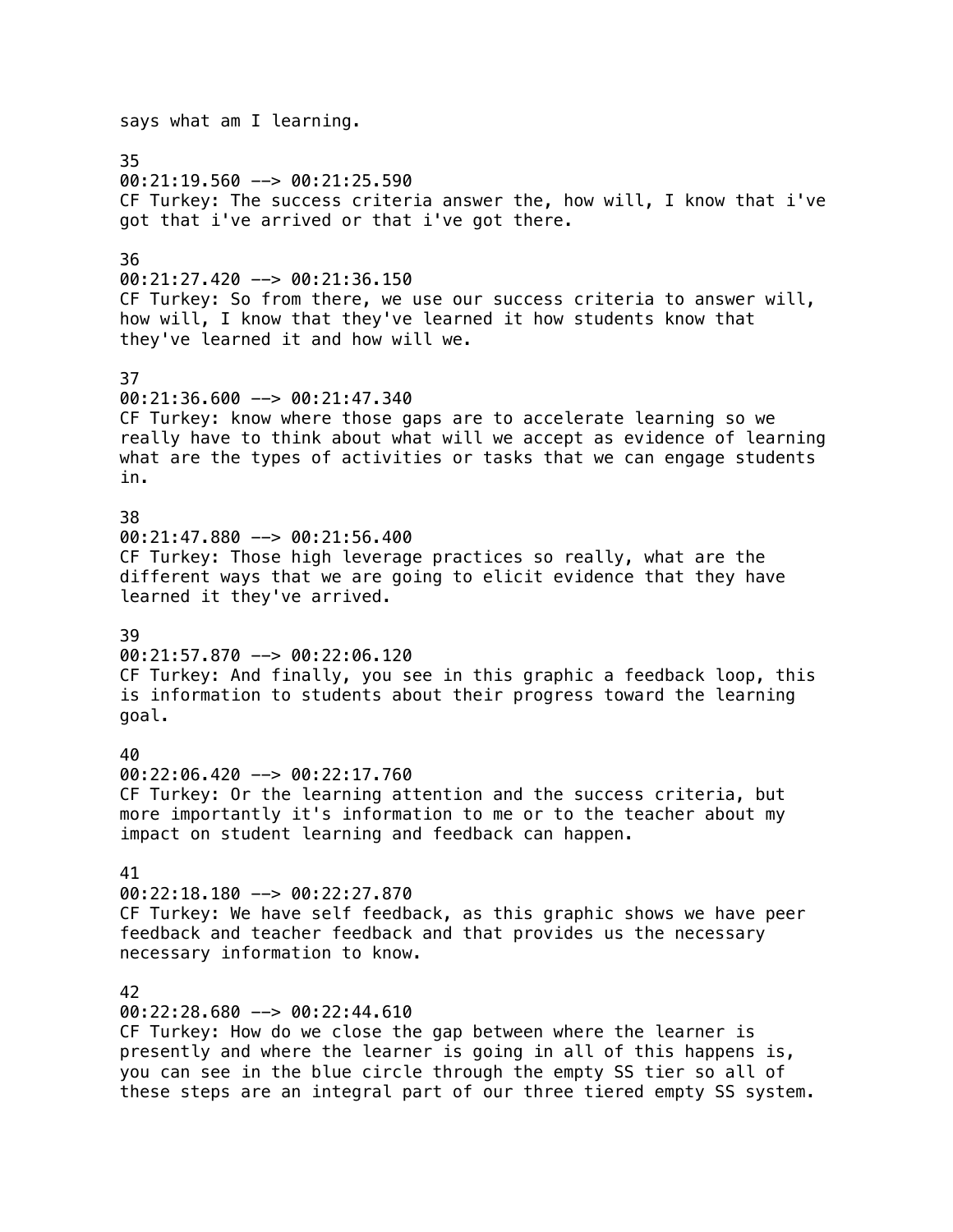43 00:22:49.110 --> 00:22:56.880 CF Turkey: So where can you begin, I mean that took about five minutes to go through the different steps of the formative assessment instructional process. 44  $00:22:57.420$  -->  $00:23:04.590$ CF Turkey: But we could spend months on each of those separate bubbles so really if we want to dig in further. 45 00:23:05.160 --> 00:23:11.190 CF Turkey: there's the the course formative assessment instructional process, we also have a course clarity for teaching and learning. 46 00:23:11.820 --> 00:23:20.790 CF Turkey: The offers of course and formative assessment and math that I will department of ED has accelerating learning and evidence based practices resources there's modules. 47  $00:23:21.120$  -->  $00:23:31.920$ CF Turkey: And then the What about what about us book study at the preschool level all follows this process of the formative assessment instructional pieces and so. 48  $00:23:33.150$  -->  $00:23:38.250$ CF Turkey: Going back to the accelerated learning piece when we have these pieces in place. 49 00:23:38.790 --> 00:23:42.120 CF Turkey: At the point where we have the success criteria. 50 00:23:42.480 --> 00:23:48.150 CF Turkey: This point where we really deconstruct what it is to be successful that's how we can accelerate learning. 51 00:23:48.360 --> 00:24:02.640 CF Turkey: Some students might need more success criteria to access and master that grade level standards and others, but our expectation is that all students, as we can see here that in the empty SS instructional prep the mts is bubble all students.